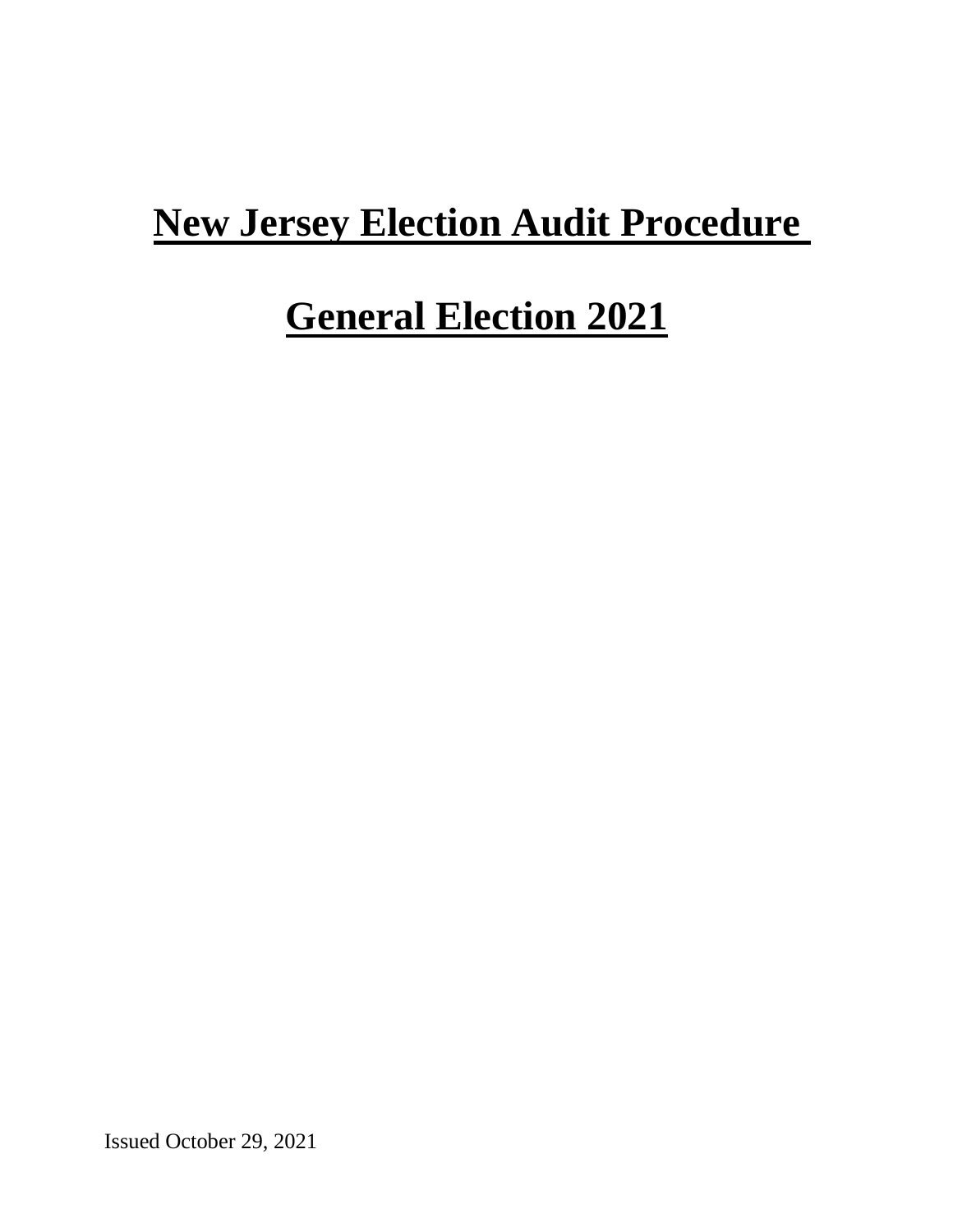# **New Jersey Election Audit Procedure – General Election 2021**

N.J.S.A. 19:61-9 requires each county board of elections (BOE) to perform a traditional, fixed percentage audit after the November 2, 2021 General Election. The current law requires each BOE to audit a random sample of at least 2% of the election districts in which each audited election contest appears on the ballot. Counties having less than 100 election districts shall audit at least two election districts. Each county BOE will conduct a hand-to-eye manual count of the voterverifiable paper records and compare those results to the results produced by the voting machine. This 2% audit of election districts is required to be conducted on all voter-verifiable paper records.

#### **Selection of Audited Contests**

- The current law requires each election held for federal or State office be included in the audit as well as county and municipal offices selected by the Secretary of State.
- School board elections, fire district elections, and public questions are excluded from the auditing requirements.

# **Audit Units**

Due to the various methods and technologies used to cast and tabulate ballots across the state, election districts may be replaced by "audit units" for early voting, vote by mail ballots, and provisional ballots as follows.

# *Early Voting Ballots*

Each tabulation device used in an early voting location will constitute a single audit unit.

#### *Vote by Mail Ballots*

An individual batch of vote by mail ballots will constitute a single audit unit and shall be no larger than 300 ballots.

#### *Provisional Ballots*

An individual batch of provisional ballots will constitute a single audit unit and shall be no larger than 300 ballots.

#### *Election Day*

All ballots cast on the voting machines in each election district on Election Day will constitute a single audit unit.

The sample of ballots to be audited will be drawn from all audit units.

# **Audit Sample Size**

For each legislative district, the BOE must randomly select:

- 2% of audit units if there are 100 or more election districts within the legislative district; or
- 2 audit units if there are fewer than 100 election districts within the legislative district.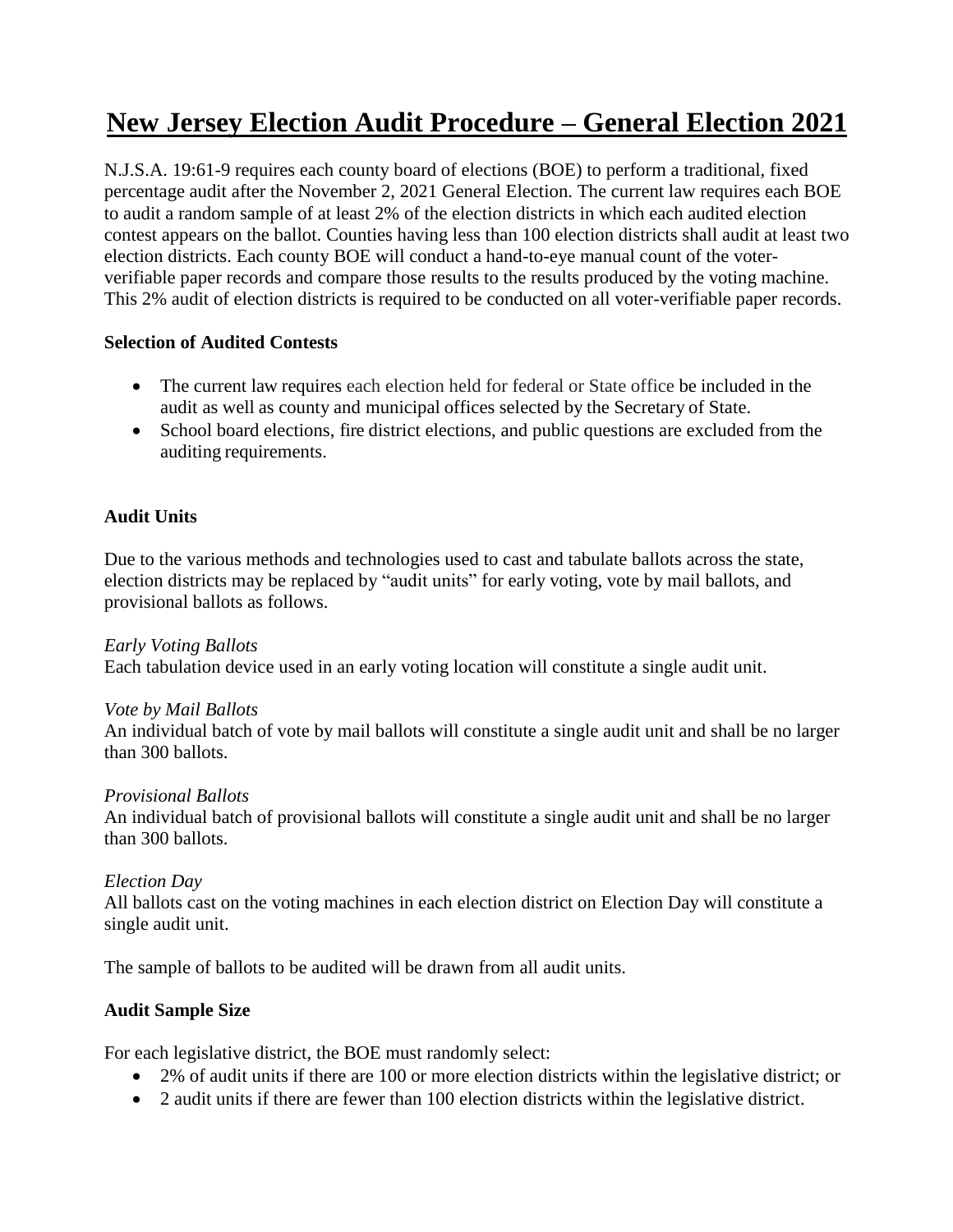# **Random Selection of Audit Units**

- No sooner than 24 hours prior to the audit or on the day of the audit, the BOE will designate a separate container to be used in the selection of audit units for each legislative district within the county.
- Individual pieces of paper will be created for each audit unit and placed into the designated container.
	- $\circ$  Early voting audit units will include the name of the legislative district that the early voting location was in and placed in the container corresponding to that legislative district.
	- o Vote-by-Mail ballots and provisional ballots will be divided into municipal batches unless the municipality contains split legislative districts or wards. When a municipality contains a split legislative district or wards, the batches shall be divided based on the split legislative district or wards.
- The slips of paper placed in each container will be the audit units that belong to that legislative district.
- All those present at the audit who wish to participate in the random selection of batches to be audited will put their names into a separate container.
- A volunteer chosen at the audit will select the first name out of the container to begin the selection process.
- The individual chosen will select one audit unit out of the container.
	- o If there is more than one legislative district in the county, the legislative districts will be processed in order, one at a time, starting from the lowest numbered legislative district to the highest numbered legislativedistrict.
- The audit unit chosen will be recorded and will be available for public inspection.
- After the audit unit has been recorded, the individual who made the selection will select the next name out of the participants container and the selected individual will select the next audit unit.
- This process will continue until the required number of audit units have been selected.
- If there are not enough individual participants, once all names have been selected, all of the names will be placed back into the participants container and the process will continue until all audit units have been selected.
	- o If there are no volunteers present to select batches, then two county election officials, not of the same political party, will select the audit units using the same selection process asabove.

# **Hand-to-eye counting of the ballots.**

- Each BOE shall assemble count teams of four members consisting of Democrats, Republicans, other political parties, and Unaffiliated voters. No more than two members of the count team can belong to the same political party.
- Two team members, not of the same political party, shall retrieve the ballot storage box for the batch selected.
- Two team members, not of the same political party, shall open the ballot storage box and retrieve the batch of ballots selected for audit.